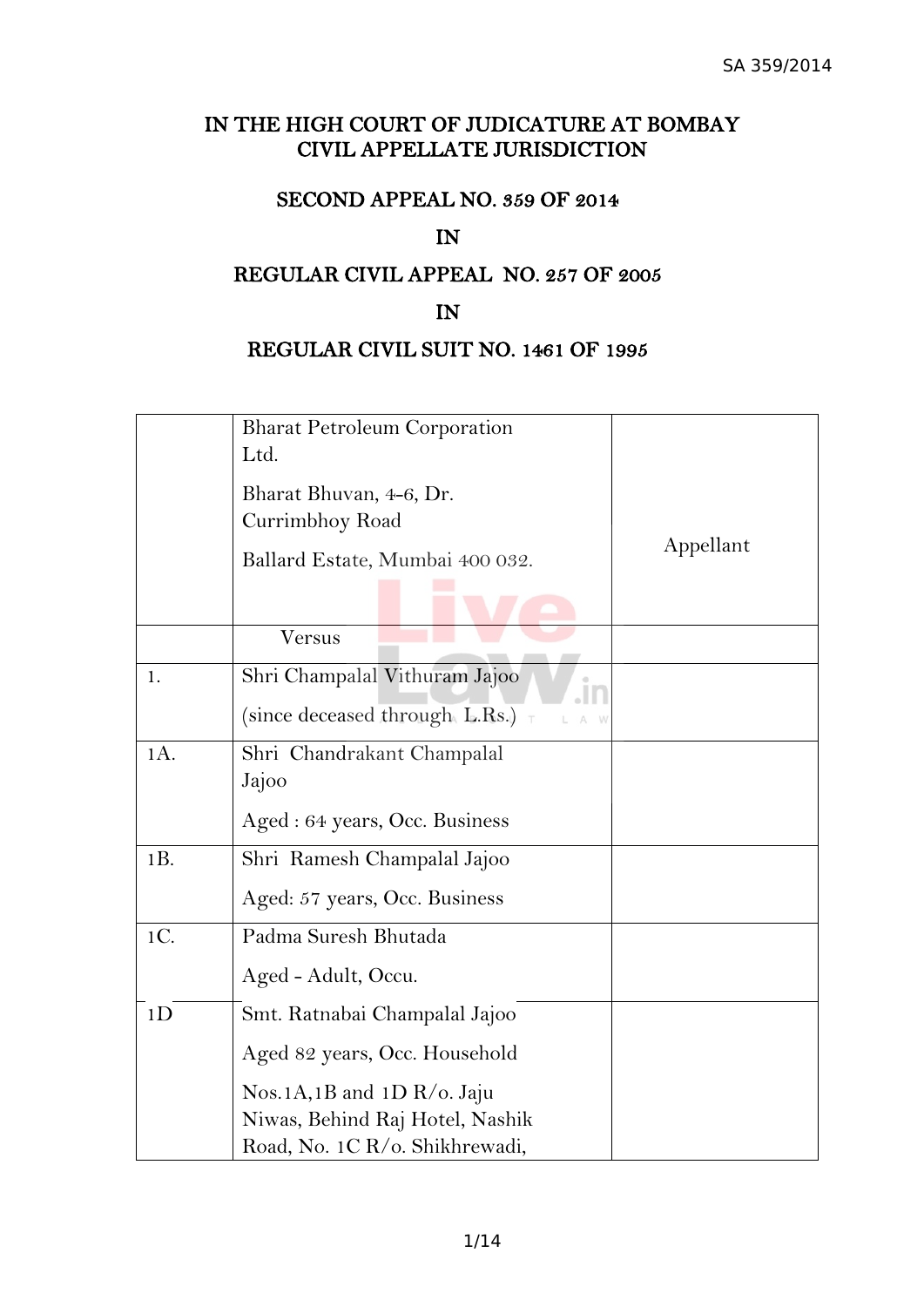|                 | Nashikroad                                                                                                                                               |  |
|-----------------|----------------------------------------------------------------------------------------------------------------------------------------------------------|--|
| $1E$ .          | Smt. Mangala Vinod Laddha                                                                                                                                |  |
|                 | Aged 50 years, Occ. Household                                                                                                                            |  |
|                 | r/o L.Himalay Co-op. Hsg. Soc.<br>Ltd. Dattamandir Chowk, Nashik<br>Road.                                                                                |  |
| $1F$ .          | Sau. Tarabai Jugalkishor Karwa                                                                                                                           |  |
|                 | Age 67 years, Occu. Household                                                                                                                            |  |
|                 | R/o. Amravati, Tal. & Dist.<br>Amravati.                                                                                                                 |  |
| $\mathcal{Q}$ . | Shri Madanlal Vithuram Jajoo                                                                                                                             |  |
|                 | (since deceased by his L.Rs.)                                                                                                                            |  |
| 2A.             | Shri Nandkishor Madanlal Jajoo                                                                                                                           |  |
|                 | Age 70 years, Occ. Business                                                                                                                              |  |
| 2B.             | Shri Vijay Madanlal Jajoo                                                                                                                                |  |
|                 | Age 63 years, Occ. Business                                                                                                                              |  |
| 2C.             | Shri Jagdish Madanlal Jajoo                                                                                                                              |  |
|                 | Age 59 years, Occ. Business, Nos.<br>2A, 2B, 2C r/o. Raj Apartments,<br>Behind Raj Hotel, Bytco Point<br>Nashik Road, Deolali, Tal. &<br>District Nashik |  |
| 2D              | Mrs. Aruna Rajesh Kabra                                                                                                                                  |  |
|                 | Age 62 years, Occ. Housewife R/o.<br>Kabara Medical Stores,                                                                                              |  |
|                 | Near Railway Station, Bhusaval<br>District Jalgaon                                                                                                       |  |
| 3.              | Shri Harinarayan Vithuram Jajoo                                                                                                                          |  |
|                 | Aged 73 years, Occ. Business                                                                                                                             |  |
|                 | R/o. Nashik Road, Jail Road.                                                                                                                             |  |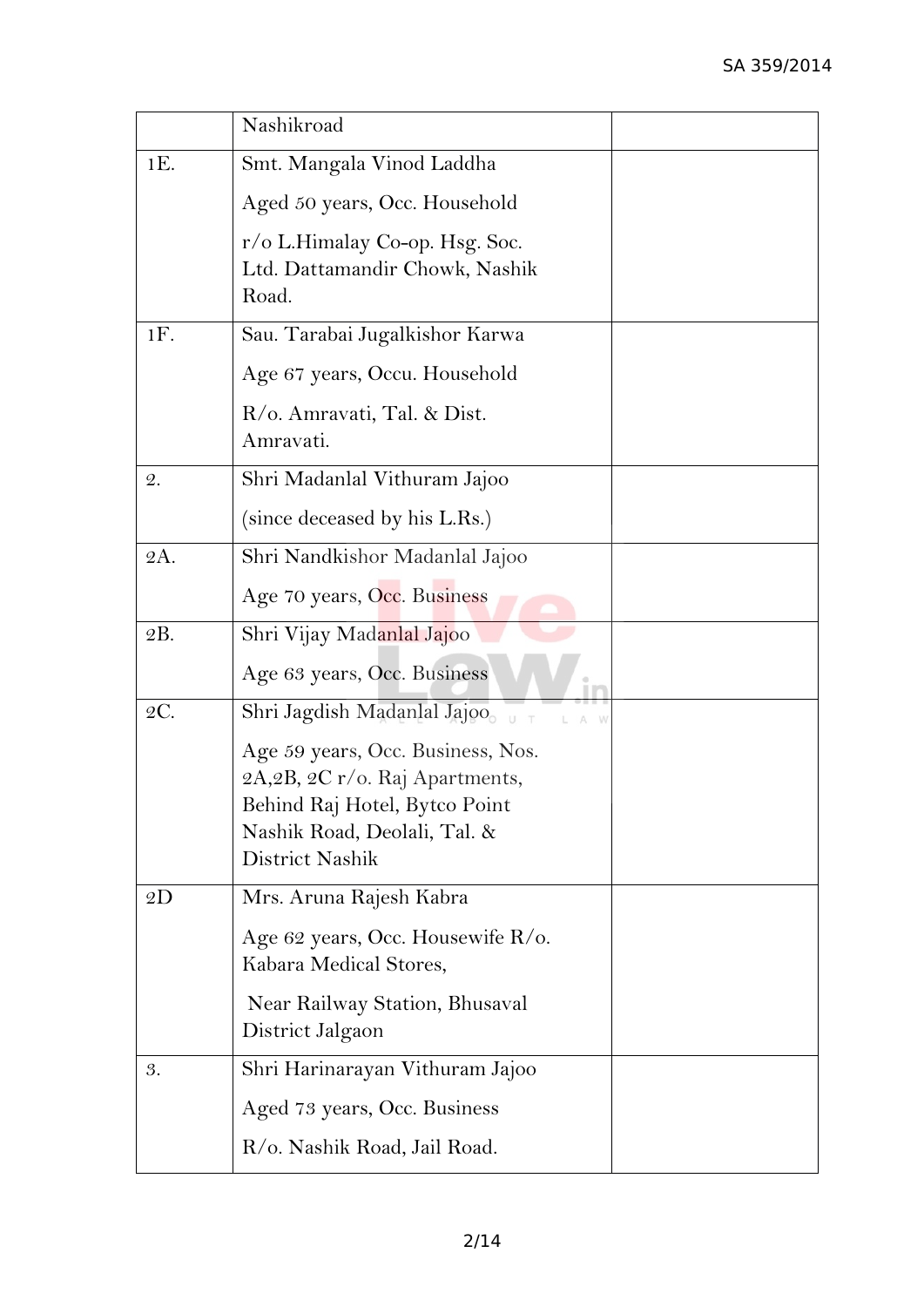| 4.  | Shri Somanath Vithuram Jajoo                                                                                                  |             |
|-----|-------------------------------------------------------------------------------------------------------------------------------|-------------|
|     | (since deceased through his L.Rs.)                                                                                            |             |
| 4A. | Shri Atul Somnath Jajoo                                                                                                       |             |
|     | Aged 52 years, Occ. Business                                                                                                  |             |
| 4B. | Shri Amar Somnath Jajoo                                                                                                       |             |
|     | Aged 50 years, Occ. Business                                                                                                  |             |
| 4C. | Smt. Shakuntala Somnath Jajoo                                                                                                 |             |
|     | Aged 73 years, Occ. Housewife<br>Nos. 4A to 4C R/o. Raj<br>Apartments, Behind Raj Hotel,<br>Bytco Point, Nashik Road, Deolali |             |
| 4D  | Smt. Archana Manish Karwa<br>Aged 49 years, Occ. Housewife R/<br>o. 9N.B.X.Janki Nagar, Indore<br>Madhya Pradesh.             |             |
| 5.  | Shri Mohanlal Raghunath Jajoo<br>Age Major, Occ. Business                                                                     |             |
| 6.  | Shri Bhikulal Raghunath Jajoo                                                                                                 |             |
|     | Age – Major, Occu. Business, Nos.<br>5 & 6 r/o. Jaju Niwas, Behind Raj<br>Hotel, Nashik Road.                                 | Respondents |

Shri Shivprasad Pagare, Standing Counsel for the appellant Corporation. V. A. Thorat i/b M. M. Sathaye - Sr. Advocate for respondent-owners.

----------

----------

# CORAM : DAMA SESHADRI NAIDU, J.

 JUDGMENT RESERVED ON: 5th September 2019. JUDGMENT PRONOUNCED ON: 27th April 2020.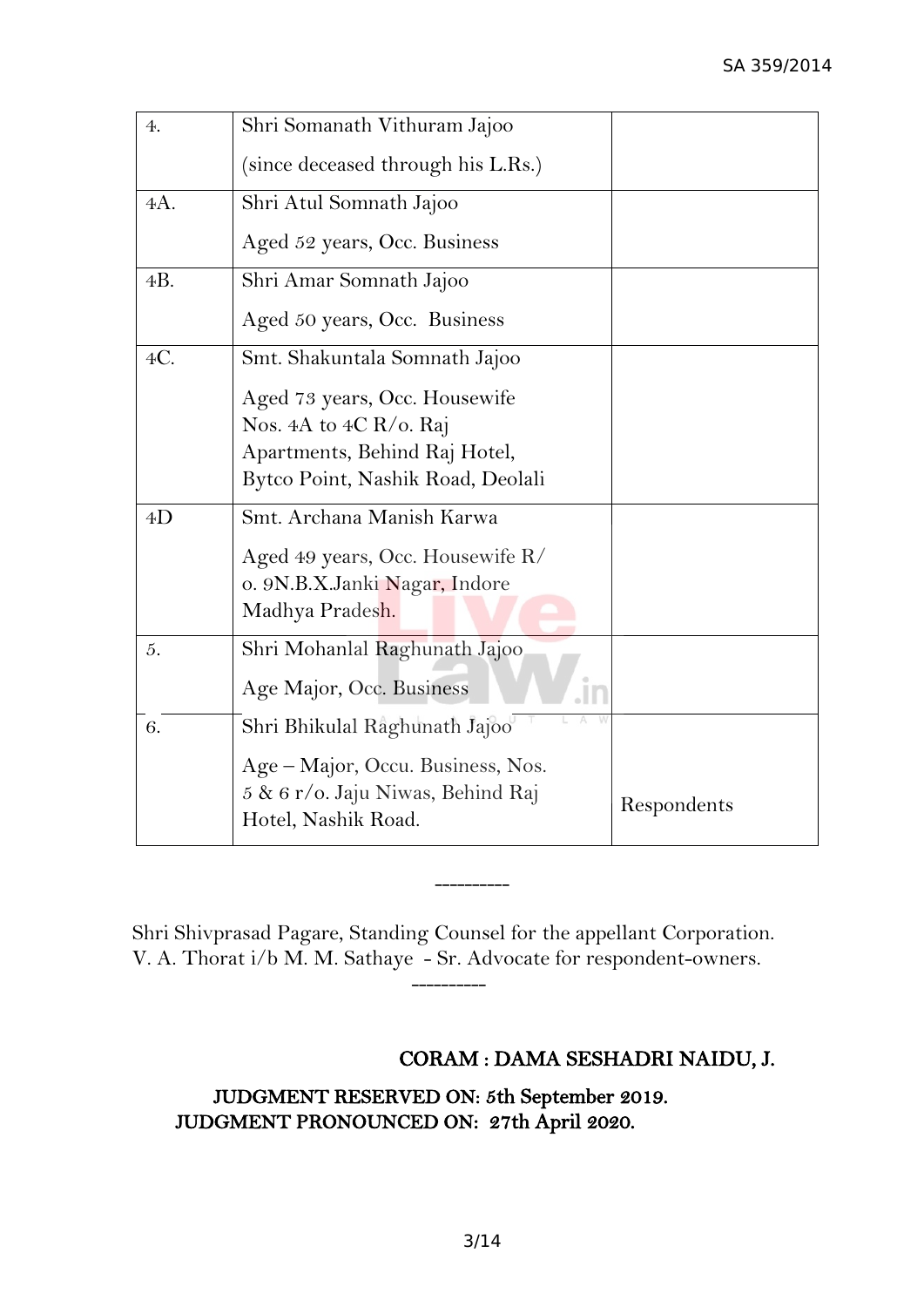SA 359/2014

### JUDGMENT:

### I. Introduction:

If law cannot give you what you seek, litigation will. The appellant, it seems, strongly believes in it and proves it right, too.

2. The appellant is a well-known—or is it notorious?—entity: Bharat Petroleum Corporation Limited (BPCL). It becomes a lessee in 1965; secures no registered lease deed; rather it fails "by inadvertence" to have the lease deed registered; continues as a lessee for twenty years, the originally agreed period; seeks extension but fails to get; then litigates for extension and loses; appeals and loses; and still appeals. All the while it holds on to the property. Now it has been a tenant for 55 years. It is on the strength of an unregistered lease deed. In other words, it is supposed to be a tenant for 30 days; that is all it gets as a lessee under an unregistered lease. But BPCL continues as a lessee for 55 years. Law gives it 30 days, and litigation stretches it to 20,075 days.

<span id="page-3-0"></span>3. It pays to litigate, so BPCL litigates. Blissfully, it is a profitmaking PSU; it can afford to litigate and engage its lessors across the country in a war of attrition. It tries to convert every case into Dickensian Jarndyce v. Jarndyce<sup>[1](#page-3-0)</sup>. Before decades, it has inherited many leases with the same terms; <sup>1</sup>Charles Dickens, *Bleak House:* That scarecrow of a suit. "Innumerable children have been born into the cause; innumerable young people have married into it; innumerable old people have died out of it. Scores of persons have deliriously found themselves made parties ... without [their] knowing how or why; whole families have inherited legendary hatreds with the suit."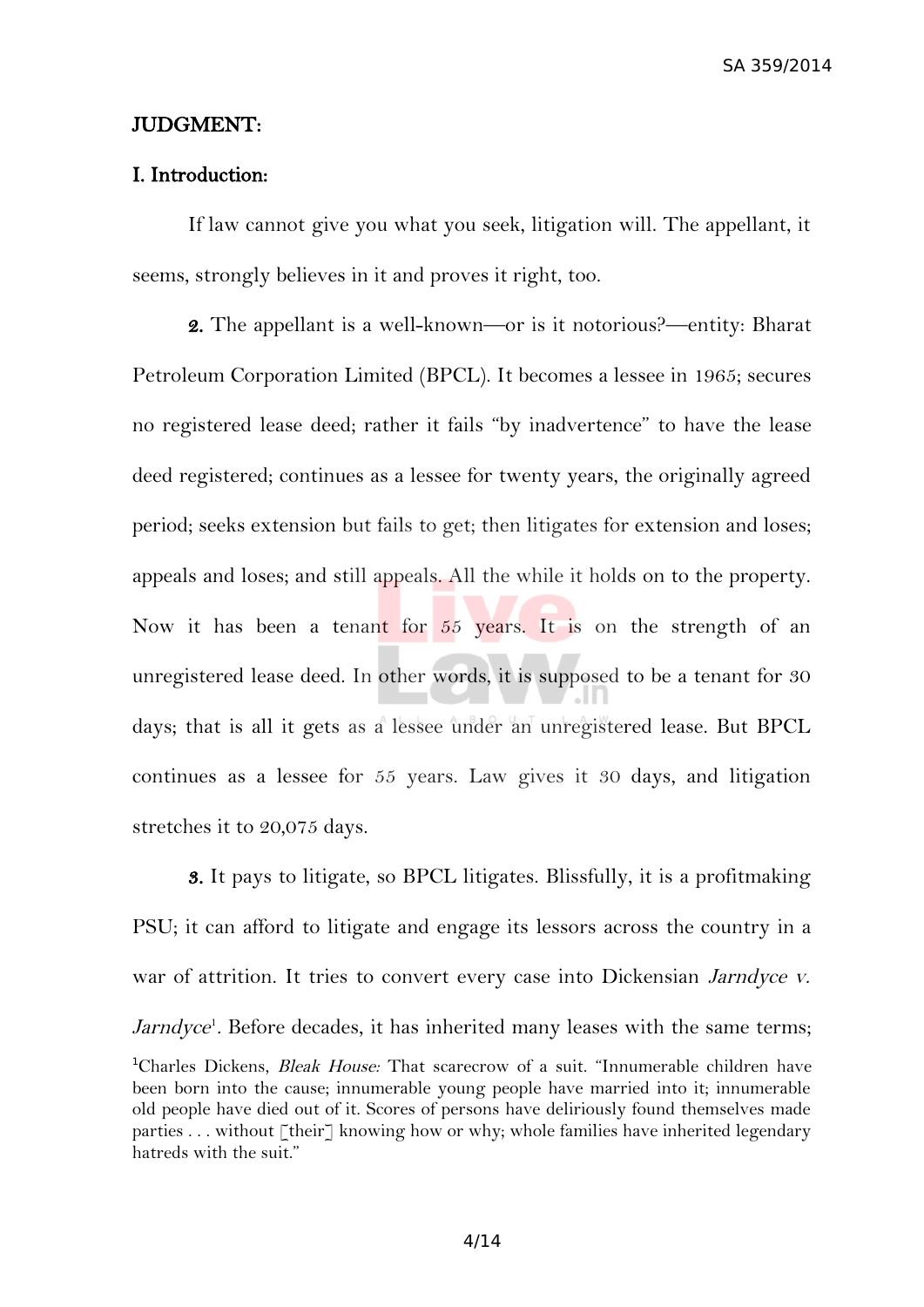those leases expiring and extensions unavailable, it litigates. Courts across the country and the Supreme Court, too, interpret the same terms and render the same judgments: no extension for BPCL. But, undeterred, BPCL raises the same plea again and again, despite its losing cases, one too many. If not res judicata, those earlier decisions at BPCL's own invitation become precdential estoppel.

### Facts:

4. Appellant BPCL is a fully-owned Government Company and successor to Burmah Shell Oil Storage and Distribution Company of India Ltd. In February 1965, BPCL's predecessor secured the suit property, an open plot of 14,550 sq. feet, on lease from the respondent owners. The annual rent was Rs. 3900/- and the period was 20 years. Though both the parties signed the lease deed, the lessee did not get it registered "by inadvertence." Further, the "draft lease deed" contained, among other terms, a provision for renewing the lease for 20 more years after the expiry of the initial lease.

5. When the lease was subsisting, in 1976, under the Burmah Shell (Acquisition of its Undertakings in India) Act, 1976 ("Burma Shell Act"), the Company was taken over by the Government of India to form Bharat Refineries Limited, later renamed as Bharat Petroleum Corporation Limited, BPCL. Thus, the appellant Corporation has become the licencee. But the very next year, that is in 1977, the Owners filed RCS No.754 of 1977 against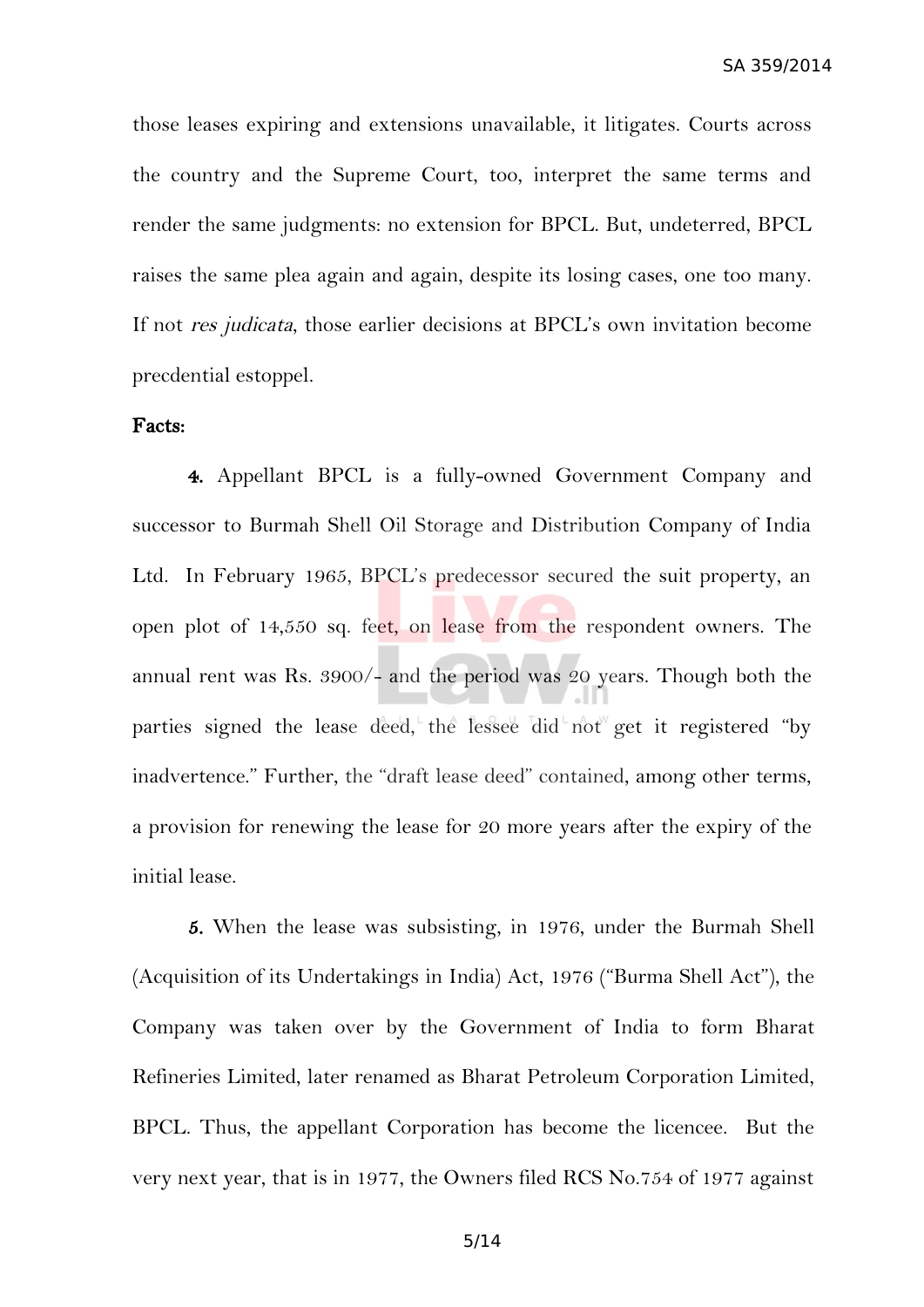the Corporation for eviction. It was on the grounds of *bona fide* requirement, erection of unauthorized permanent structures, change of user, and unlawful sub-letting.

6. Pending that suit, the initial 20 years ended. So in January 1985, the Corporation is said to have notified the Owners with its demand for the renewal of the lease for twenty more years, as the unregistered leased covenanted. But the Owners refused to renew the lease; they cited, it seems, the pending eviction proceedings as the reason.

7. Then, the Corporation filed Regular Civil Suit No.256/88 before the Court of Civil Judge, Junior Division, Nashik, for specific performance and injunction. Later, the suit was renumbered as RCS No.1461/1995. Eventually, on the merits, the trial Court dismissed the suit with costs, through its judgment dt.7th May 2005. Aggrieved, the Corporation filed RCA No.257/2005. But the District Court-I, Nashik, too, dismissed the suit, through its judgment, dt.11.12.2013. It has, however, interfered to the extent of the "compensatory costs." Finally, the Corporation has filed this Second Appeal.

8. Heard Shri Shivprasad Pagare, the learned Standing Counsel for the appellant-Corporation and Shri V. A. Thorat, the learned Senior Counsel, instructed by Shri M. M. Sathaye, for the respondent-Owners.

### Discussion:

9. Before we refer to the substantial questions the Corporation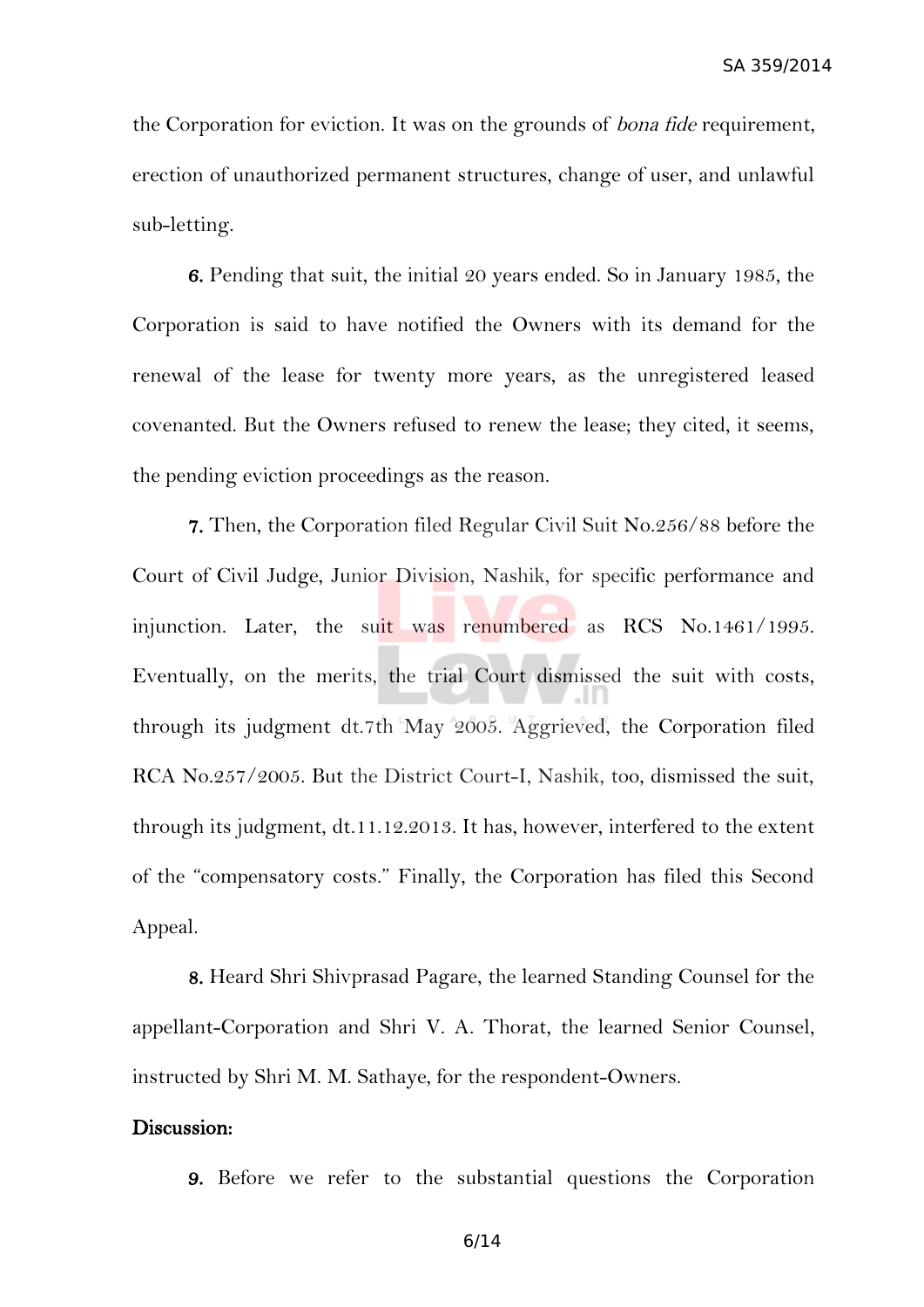presented to this Court, we may take judicial note of the other parallel developments involving the Corporation and the Owners.

### The Owners' First-Round Litigation:

10. As we have already mentioned, in 1977, the Owners filed RCS No.754 of 1977 against the Corporation for eviction. It was on the grounds of bona fide requirement, erection of unauthorized permanent structures, change of user, and unlawful sub-letting. In March 1985, the trial Court dismissed the suit. The dismissal was on all grounds. Aggrieved, the Owners filed Civil Appeal No. 265 of 1985 but without success; the appeal was dismissed in July 1986. Further, aggrieved, the Owners filed Writ Petition No.4985 of 1986. Yet again, they failed. This Court dismissed the Writ Petition on 09.02.1998.

# The Owners' Second-Round Litigation:

11. In the mid-1998, the Owners filed RCS No.149 of 1998. This time the Owners sought the Corporation's eviction on the grounds of bona fide requirement, arrears of rent, and permanent construction on the suit land. To this suit, the Owners added a partnership firm and its partners as the other defendants. Admitting no privity contract, the Owners, however, maintained that the Firm is an illegal sublessee.

12. The Civil Judge, Junior Division, Nashik, through its Judgment and decree, dt.29.09.2005, allowed that suit. Aggrieved, the Corporation filed RCA No.237 of 2005, and the Firm filed RCA No.234 of 2005. Through a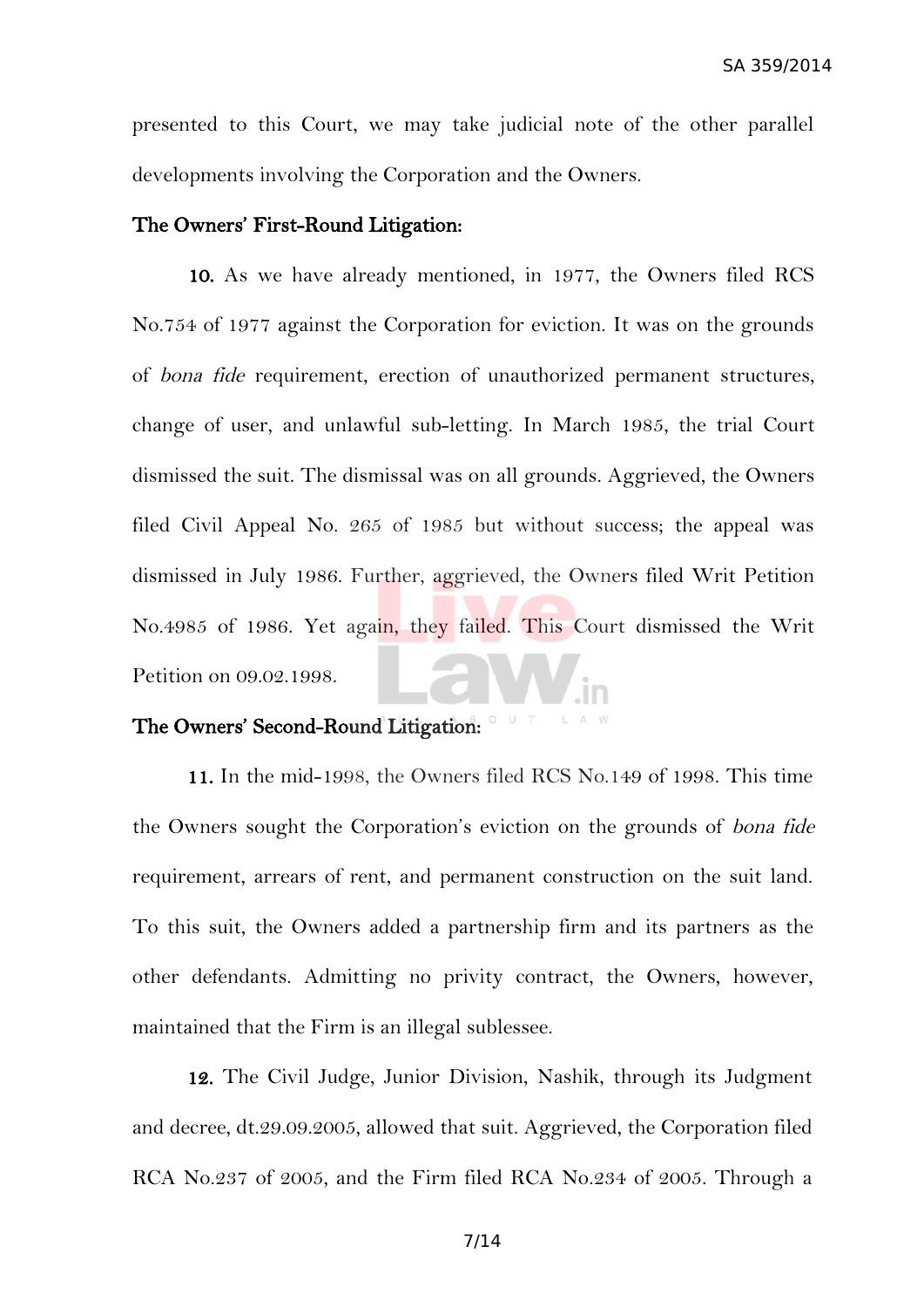common judgment, dt.11.12.2013, the District Judge-I, Nashik, dismissed both the appeals. Then, the Corporation and the Firm filed CRA Nos.562 of 2018 and 561 of 2018, respectively.

13. Today, through a separate judgment, this Court dismissed both the CRAs. In the face of that dismissal, now there is no subsisting lease. Nor can we say the Corporation is a tenant at sufferance. Nevertheless, we will consider this case for the worth it is. And it has no worth, I am afraid.

#### Substantial Questions of Law:

14. The Corporation has presented these supposed substantial questions of law:

i. Have the Courts below committed an error of law by holding that the Corporation has failed to prove its entitlement for the renewal of In lease?

ii. Have the Courts below have failed to apply the principles of res judicata to the Owners' claim for the Corporation's eviction, despite their losing the suit RCS No. 754 of 1977?

iii. Have the Courts below failed to appreciate the impact of Sections 5 and 7 of the Burmah Shell Act on the Corporations' right to renewal?

iv. Should the generic provisions of the Transfer of Property Act not yield to the specific provisions of the Burmah Shell Act, which provides for an automatic renewal?

v. Has the Corporation not displayed its bona fides by forwarding the draft lease deed to the Owners for renewal?

vi. No law bars the lease without documentation; on the contrary, the Burmah Shell Act itself provides for automatic renewal. In that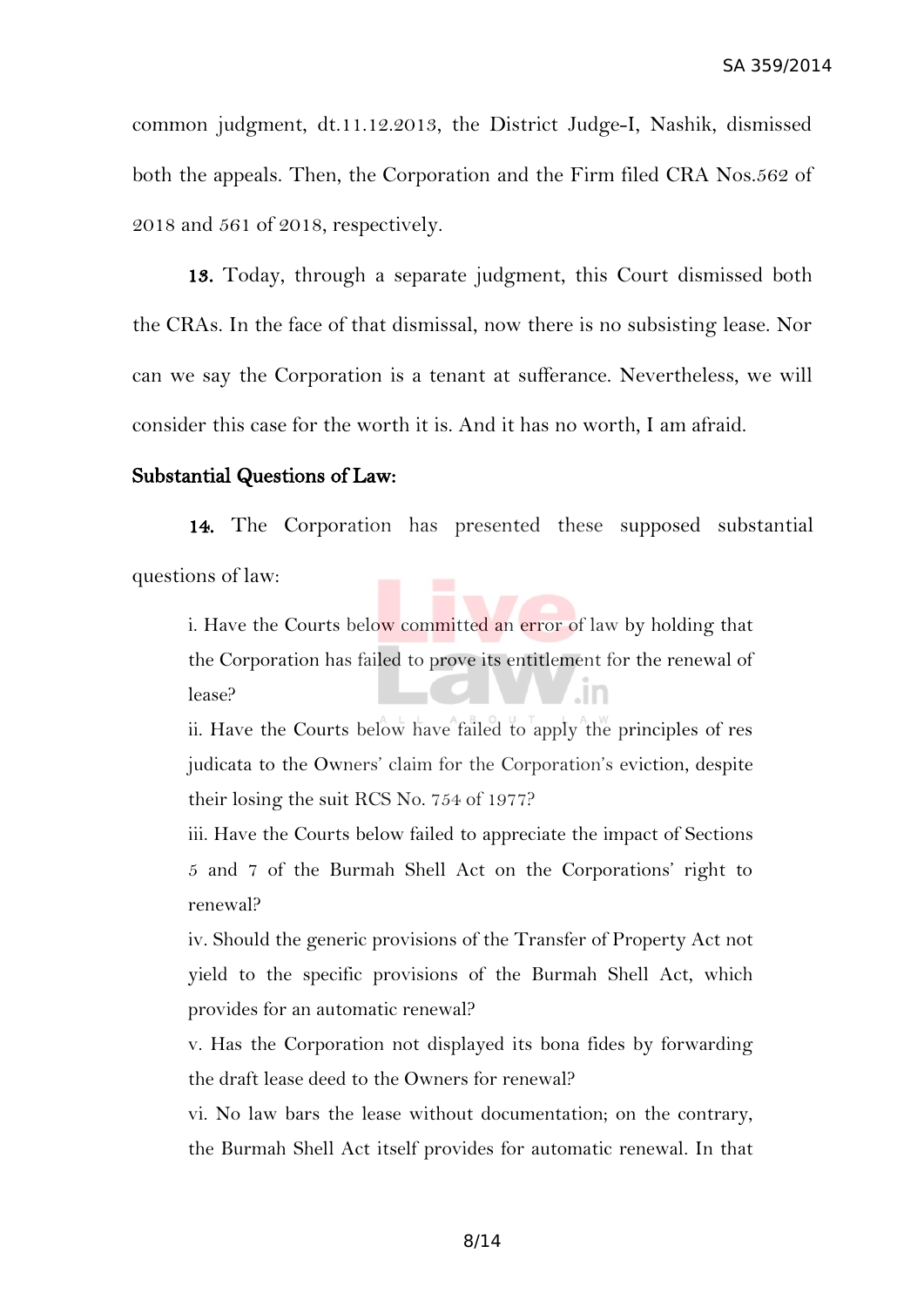statutory backdrop, have the Courts below correctly concluded that the Corporation is disentitled to the lease renewal?

## The Trial Court's Findings:

| i. Has the Corporation proved that it is entitled<br>to have the lease renewed for 20 more years? | No             |
|---------------------------------------------------------------------------------------------------|----------------|
| ii. Is the Corporation entitled to specific performance?                                          | No             |
| iii. Is this suit barred by res judicata?                                                         | Yes            |
| iv. Is the Corporaton entitled to any other relief?                                               | N <sub>0</sub> |
| v. Have the Owners proved that the suit is vexatious?                                             | N <sub>0</sub> |
| vi. Do the Owners deserve compensatory costs?                                                     | Yes            |

15. Aggrieved, the Corporation filed RCA No.257/2005. In that

aW.in

appeal, the District Court-I, Nashik framed and answered the following

points:

| i. Have the Owners agreed to renew the lease for 20<br>years after the expiry of the initial 20 years?                                       | $\rm No$ |
|----------------------------------------------------------------------------------------------------------------------------------------------|----------|
| ii. Given the adverse findings against the Corporation<br>in the earlier round of litigation, is it entitled to the<br>renewal of the lease? | No       |
| iii. Has the Corporation filed a false and vexatious suit?                                                                                   | No       |
| iv. Is the decree under challenge justified?                                                                                                 | Yes.     |

## Second Appeal:

16. Against the concurrent findings, the Corporation has filed this Second Appeal. Let us talk about admitted facts. The initial lease in 1965 was unregistered. Though it was for 20 years, in the eye of law, it must be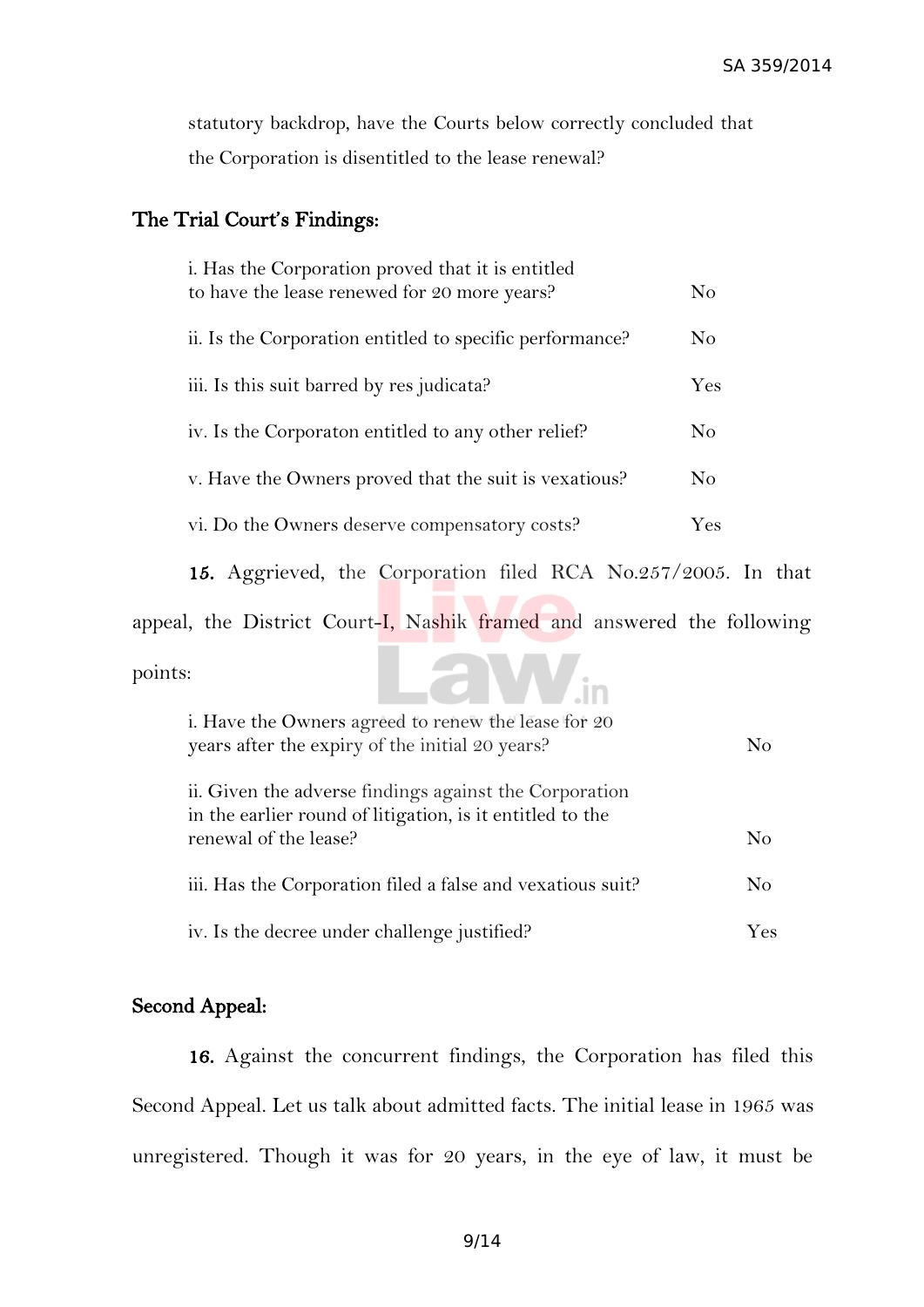treated as a month-to-month tenancy. Save for the collateral purpose, such as possessory aspect, an unregistered lease deed cannot be acted upon; its terms are unenforceable. So, the alleged covenant of renewal is still born.

### (a) Unregistered Lease Deed:

17. As Section 107 of Transfer of Property Act mandates, "a lease of immoveable property from year to year, or for any term exceeding one year or reserving a yearly rent, can be made only by a registered instrument." Section 17 (1) (d) of the Registration Act, the leases of immovable property from year to year, or for any term exceeding one year, or reserving a yearly rent must be registered. Then, Section 49 of the same Act clearly provides that a document purporting to be a lease and required to be registered under Section 17 will not be admissible in evidence if the same is unregistered. A L L A B O U T True, the proviso to this

section allows that unregistered lease deed to be looked into for collateral purposes. But neither the duration of the lease nor its renewal is a collateral purpose; it is one of its core purposes. So, cumulative effect of Section 107 of the Transfer of Property Act, Section 35 of Stamp Act, Sections 17 and 49 of the Registration Act is that an unregistered lease deed as relied on by the Corporation cannot be looked into. The Corporation's possession admitted, the very lease must be treated as month-to-month tenancy. Thus, the Corporation has no basis for the renewal of the lease.

### (b) The Impact of Sections 5 and 7 of the Burma Shell Act: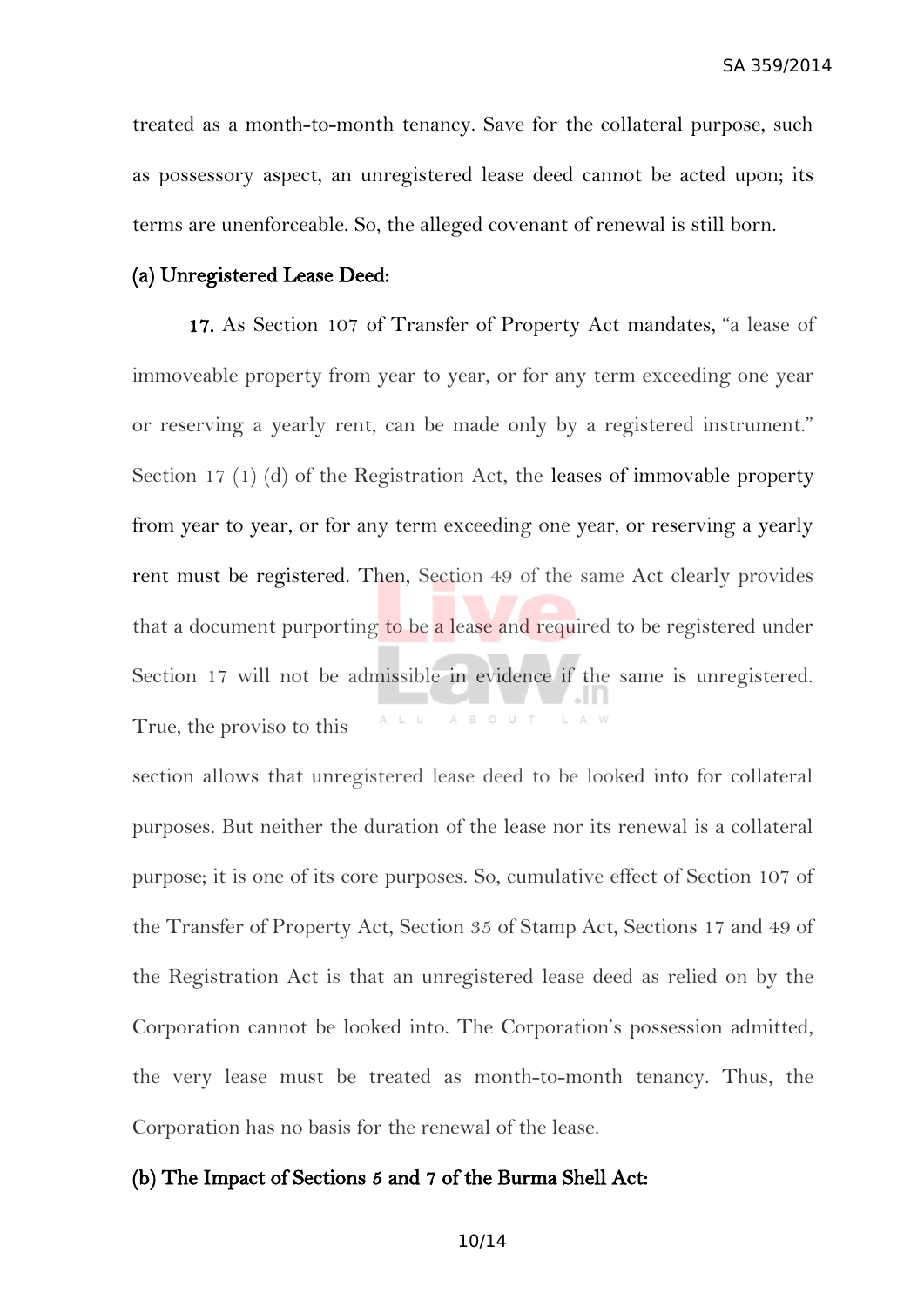18. In Bharat Petroleum Corporation Ltd. v. Rustom Behramji Colah  $(Dr.)<sup>2</sup>$  $(Dr.)<sup>2</sup>$  $(Dr.)<sup>2</sup>$ , this Court, per Chandrachud D. Y., J (as his Lordship then was), has examined the provisions of The Burmah Shell Act. To being with, analysing sub-section (1) of Section 5, Rustom Behramji Colah has reckoned that "the lease which was executed in favour of Burmah Shell would ensure to the benefit of the Central Government as if the lease had been granted to the Central Government." True, the Corporation is a Government company that has stepped into the Central Government's shoes.

19. Then, Rustom Behramji Colah has examined Section 5(2) of the Burmah Shell Act and has reckoned that the option to renew that was conferred upon Burmah Shell under Clause  $3(c)$  of the lease would be available on the same terms and conditions to the Central Government. "Clause 3(c) makes it clear that once the lease is renewed for 20 years the same terms and conditions would govern the lease during the renewed term save and except for the covenant for renewal unless both parties agreed that such an option for further renewal shall be included in the renewed lease." As was in Rustom Behramji Colah, here too, admittedly, no such further option had been agreed upon between the parties.

<span id="page-10-0"></span>20. Finally, Rustom Behramji Colah has considered the question whether a perpetual right of renewal can be held to exist in law. To answer this question, it has relied on the Supreme Court's decision in State of 2 (2007) 2 Bom CR 870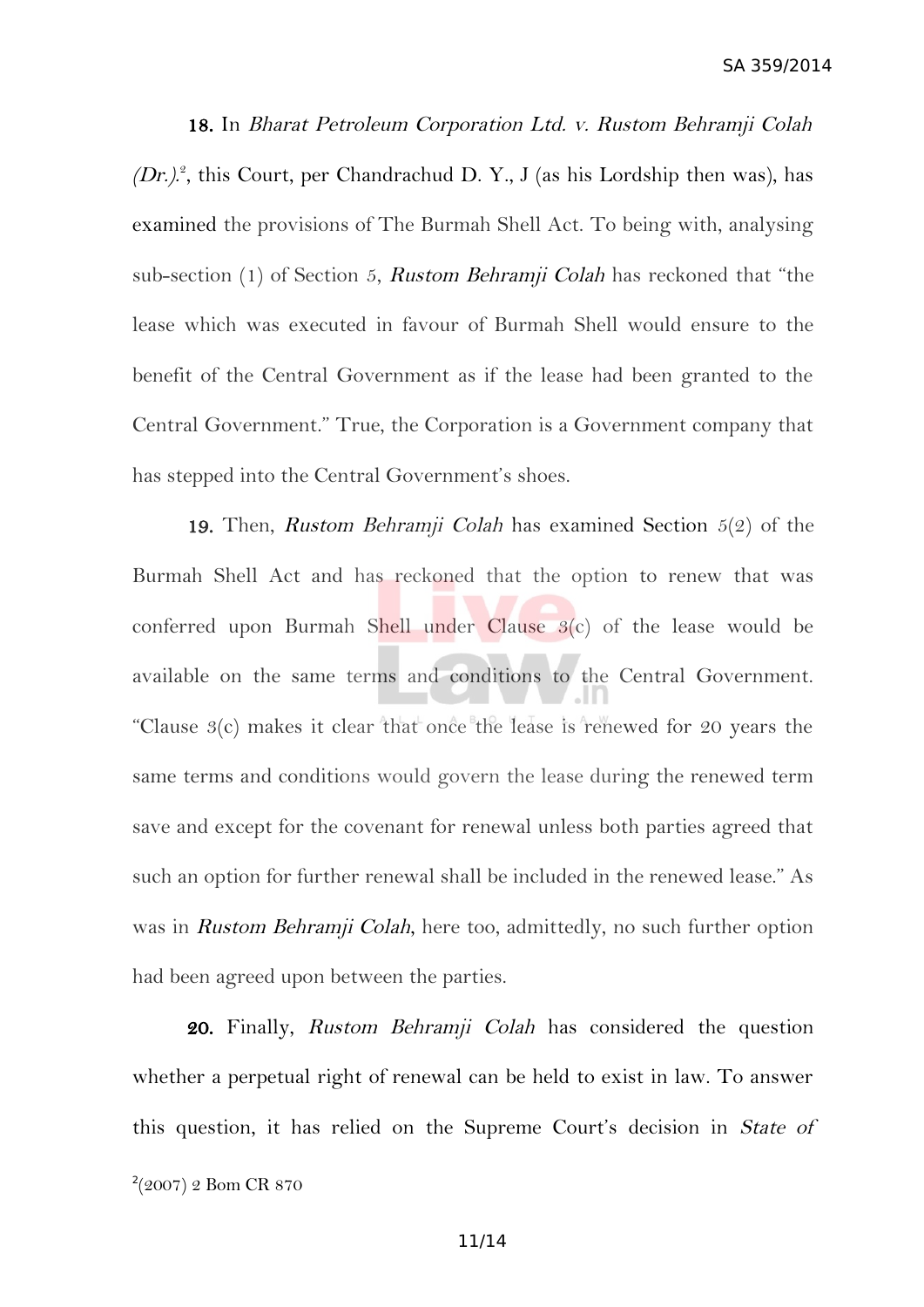U.P. v. Lalji Tandon<sup>[3](#page-11-0)</sup>. And, eventually, it has adopted the Lalji Tandon's proposition that the Court always leans against a perpetual renewal. So "where there is a clause for renewal subject to the same terms and conditions, it would be construed as giving a right to renewal for the same period as the period of the original lease, but not a right to second or third renewal and so on unless, of course, the language is clear and unambiguous."

21. On facts, Rustom Behramji Colah has held that the original term of lease expired in 1976. Even thereafter on the assumption that the lease was renewed either by the exercise of the option of renewal or by operation of law, the renewed term also expired in 1996. Clause 3(c) of the covenants of the lease deed specifically excludes a perpetual right of renewal. "Clause  $3(c)$ postulates that during the renewed term, the lease would be subject to the same terms that governed the original term of lease except for the clause for renewal, unless parties specifically agree otherwise. Here there is no agreement that the petitioners would be entitled to any further renewals. The Court leans against a perpetual right of renewal even when the clause of renewal provides a renewal on the same terms and conditions." So it has rejected the Corporation's plea that it has a right for further renewal.

<span id="page-11-0"></span>22. Here, in the case before us, we will assume the initial lease was valid and its terms could be enforced. In that light, we may notice that the lease began in 1965, the first twenty years ended in 1985. There was no 3 (2004) 1 SCC 1

12/14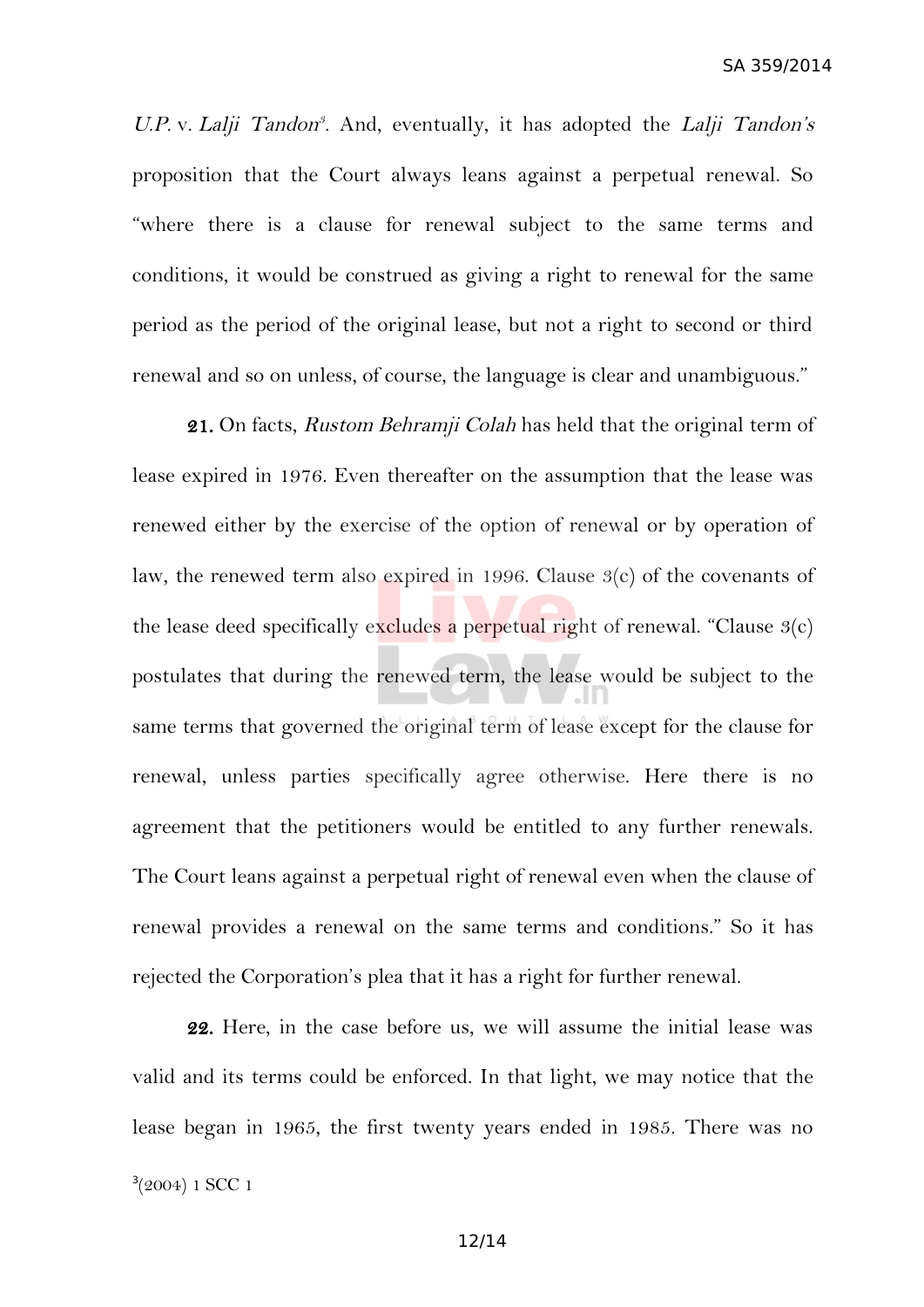renewal, but there was litigation. That litigation saw the Corporation for twenty more years and beyond. So the 'litigious renewal' provided the second term up to 2005. Now, five years short, the Corporation is racing towards the third gratuitous renewal. So litigation pays.

23. At any rate, applying the ratio of Rustom Behramji Colah, I hold that the Corporation's plea for renewal has failed.

### Has Anything Survived in this Second Appeal?

24. Let us assume that the Corporation won its RCS No.1465/1995, it could have got twenty more years—from 1985. Now it has got much more, almost twice. It has not lost anything having actually lost the case; the Owners gained nothing having won the case, except a pyrrhic victory.

## The Impact of the Judgment in CRA Nos.561 and 562 of 2018:

25. Today, this Court dismissed both CRAs. The Corporation and its sublessee filed those CRAs challenging the concurrent findings of eviction against them. So long as that judgment holds the field, the lease stood judicially determined and the judgment of eviction operates as res judicata against the Corporation.

### Is there any Substantial Question of Law:

26. In the light of the above discussion, first, we should hold that unregistered lease confers no rights on the Corporation; second, the Burma Shell Act has not provided for perpetual leases; third, the Corporation has already got the extension beyond the period it prayed for in the suit, and